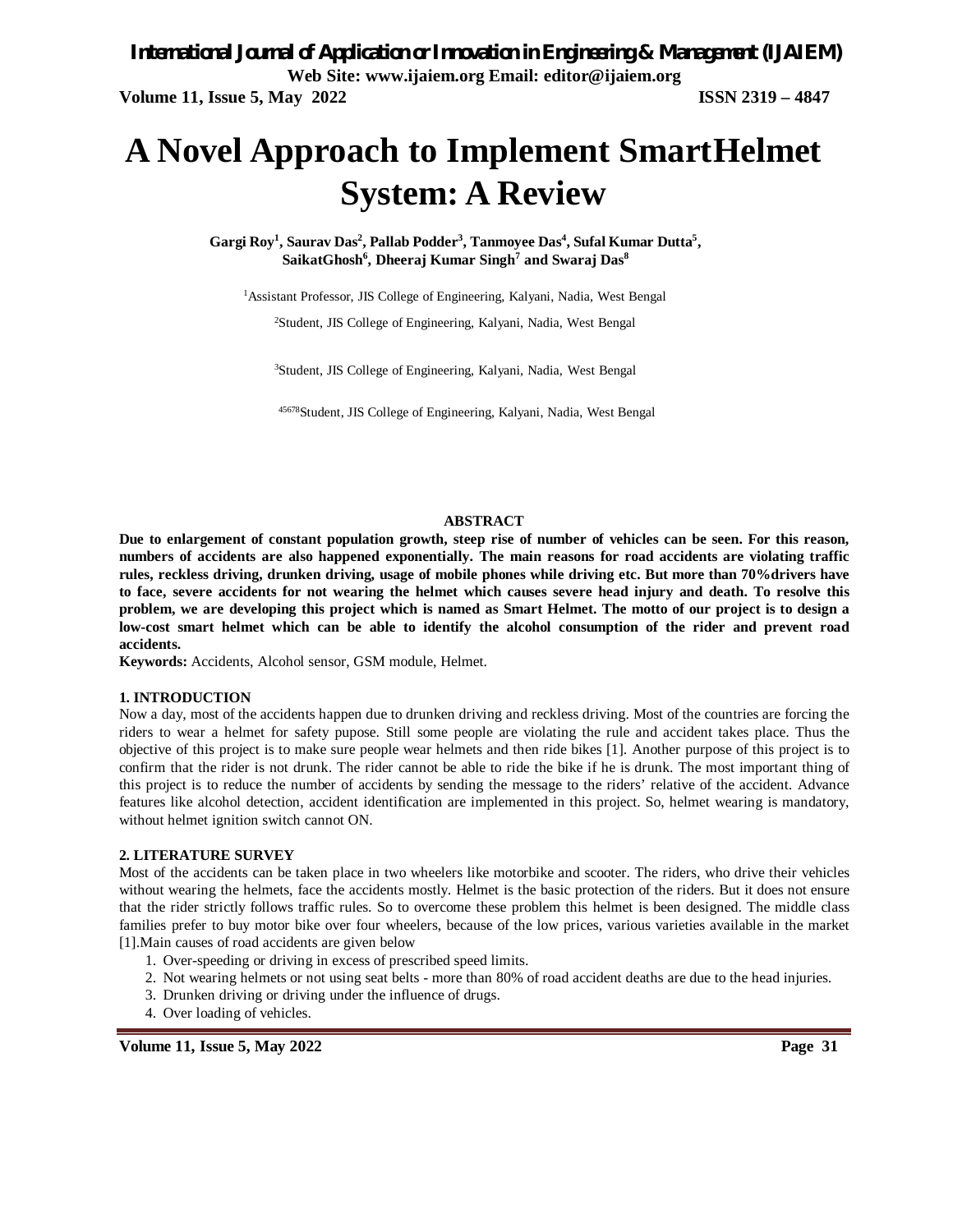- 5. Use of mobile phones or ear phones while driving/crossing the road.
- 6. Violation of road signs, signals, traffic lights and road safety rules or many a time due to their ignorance.
- 7. Long hours of drive, tiredness and fatigue of the driver and lack of traffic education.
- 8. Pedestrian negligence also contributes to road accidents and endangers their own lives[2]

As per the current statistics, total no. of 3, 66,138 road accidents occurred in India during 2020, where drunk driving led to 8,355 road accidents. So, in this project alcohol sensor is attached to ensure the presence of alcohol in rider's breath.

# **3. PROPOSEDSYSTEM**

### **Methodology**

MQ-3 gas detector (alcohol sensor) is an important part of this project. It can be able to detect alcohol content from the breath of the rider. So it can be situated just below the face defend and above the additional face protection in the helmet. It detects the alcohol from the rider's breath; the resistance value drops leads to change in voltage (Temperature variation occurs).Generally the illegal consumption of alcohol during driving is 0.08mg/L as per the government act. Threshold will be adjusted mistreatment exploitation. So the wearing of helmet is confirmed by alcohol sensor fitted in the mouth piece of the helmet detects the alcohol within the breath [3]. If the signal from alcohol sensor is not detected then the vehicle can begin, otherwise the vehicle won't begin.





**Figure 1:** Smart Helmet **Figure 2:** Basic circuitry of smart helmet



#### **Flowchart**

The above mentioned flowchart shows the pictorial representation of the system..If the rider is alcoholic in his breath then the signal will pass from the RF transmitter and the data is received by the RF receiver to the RIO. Next MQ-3 gas detector (Alcohol sensor) will be activated and the DC motor gets turned off and finally beep sound is made, otherwise the motor runs continuously. If the rider is met with an accident, then the MEMS sensor is activated and passes the information from RF transmitter to RF receiver which is placed in the bike. In this case SMS is sent to the family members and nearby hospitals through GSM module. GPS technology is used for tracking the exact location of the place or area where the accident has occurred. The exact locations latitude and longitude values are sent via SMS [3].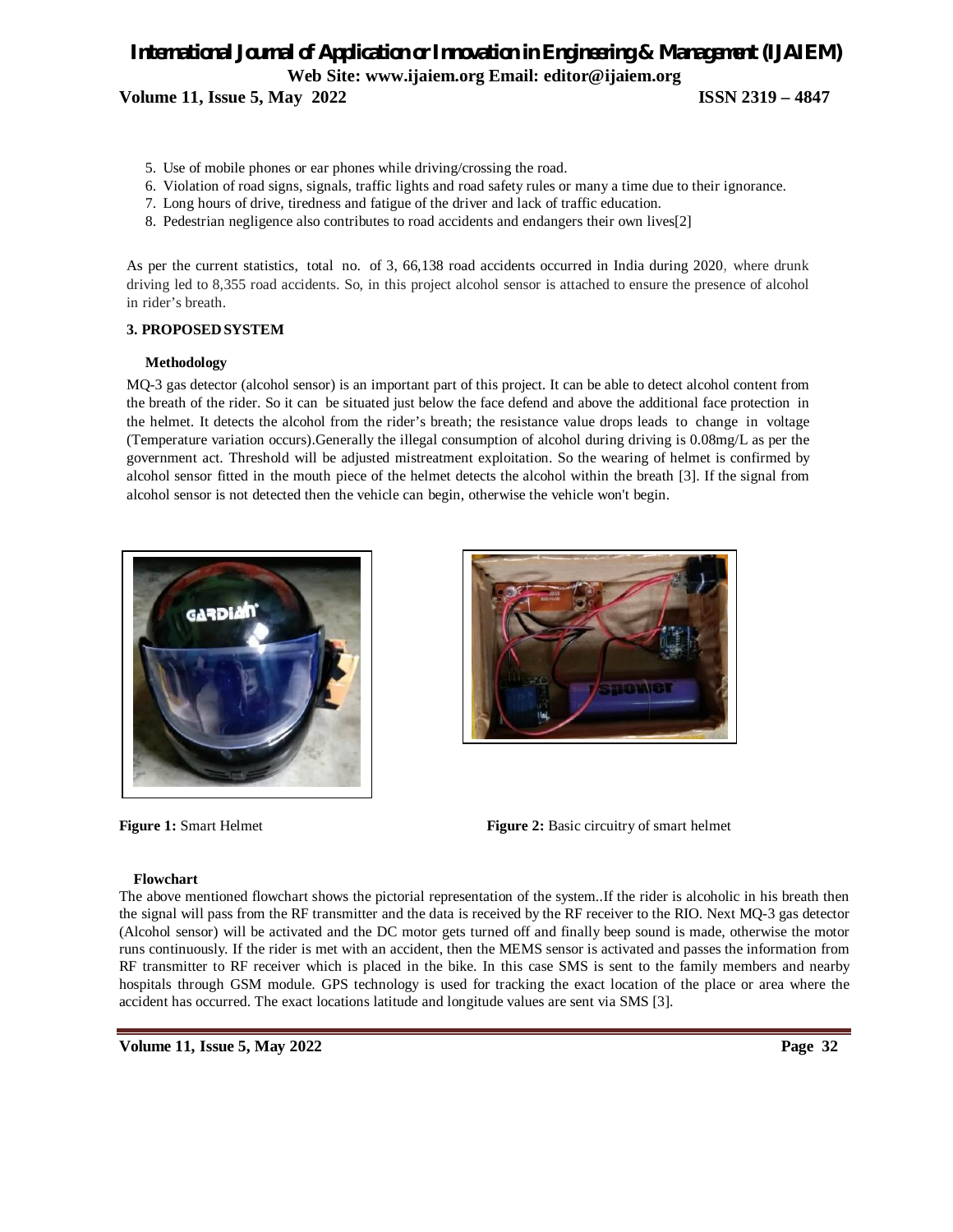

Figure 3: Flow chart of the proposed system

# **4. FUTURE SCOPE**

The proposed system introduces a smart helmet system which is very beneficial to the rider. The existing system is for alcohol detection and when an accident occurs the accident status .There is an auto ignition system in this proposed method which finalizes that the rider wears the helmet or not and also detects the presence of alcohol contents. In future improvements can be done by using solar system with multi features.

# **5. CONCLUSION**

By reviewing all the papers, we came to know and conclude that the smart helmet system should be very effective and indispensable for providing safety for the biker .By using different mechanisms; it will protect the rider from accident and provide safety too Just take one step forward by the society that is wearing the smart helmet while driving the bike.

# **References**

- [1] Prof. M. V. Korade, Megha Gupta, Arefa Shaikh, Snehal Jare, Yashi Thakur, "SMART HELMET– A Review Paper" International Journal of Science & Engineering Development Research - IJSDR, Vol. 3,Issue 11, pp. 170- 171, 2018.
- [2] https://www.wbtrafficpolice.com/